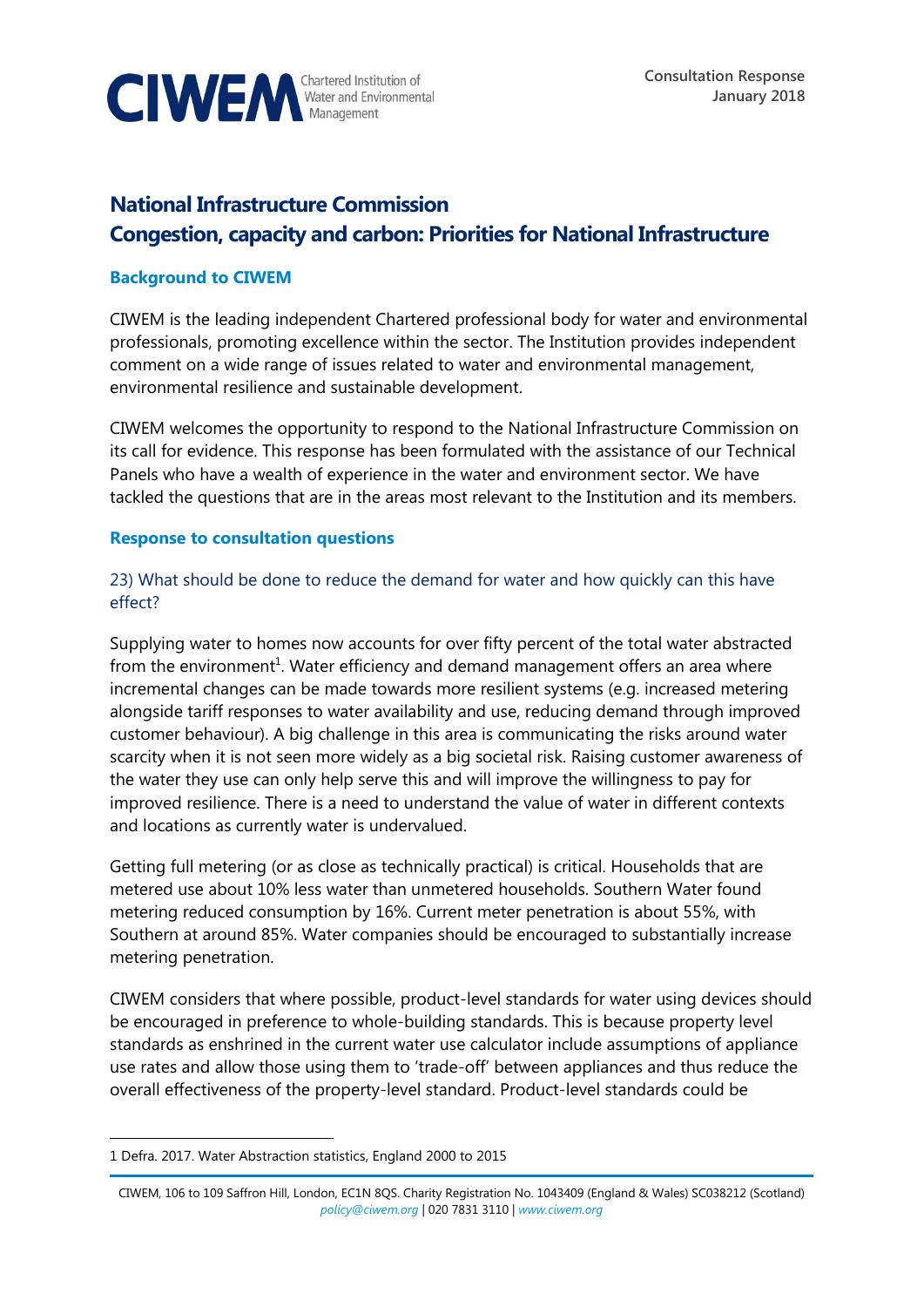explicitly linked to the new water efficiency label performance ratings, which would ensure a consistent approach to water efficient products in new homes and in the refurbishment of existing homes. Product-level standards have been adopted in Scotland for toilets and taps<sup>2</sup>.

As technology and understanding improve, standards should be continually reviewed. Research has shown that both current whole building standards of 125 lpd and 110 lpd can be achieved at no additional cost, compared to a 'do nothing' scenario<sup>3</sup>. Therefore it should be expected that 110 lpd should be the minimum standard in the next five years. Around 80 local authorities are using the 110lpd standard in their planning guidance.

In most homes more than half the water used in the home is hot water. The government should put more emphasis on the role that hot water efficiency can play in reducing customer bills. Water efficiency measures that reduce hot water use should be included in a government energy efficiency incentive scheme to replace the Green Deal and to also help achieve statutory carbon reduction targets.

Leakage reduction is a fundamental part of demand management and depends critically on water companies 'doing their bit' (and being able to demonstrate that they are doing so against easily understood targets). Good data are essential to understand current rates of consumption, to forecast consumption and to evaluate the cost-effectiveness of water efficiency, water balance, consumption, leakage and conservation interventions. We recommend greater consistency in measuring and estimating consumption and leakage and greater sharing of data, particularly between water companies, where there are clear financial and statistical benefits from working at scale.

The industry average leakage level is about 20% of the amount put into supply. Several overseas suppliers have a much lower level. CIWEM welcomes the aim for 15 percent leakage reduction at PR19 but considers this provides less of a challenge to companies with high rates of leakage (some are over 25%). Those that are poorly performing on leakage reduction should be expected to deliver a greater improvement. Company ownership of supply pipes will also help identify leaks. Water UK state that around 30% of leakage is estimated to arise from customer-owned water supply pipes<sup>4</sup>.

# 24) What are the key factors that should be considered in taking decisions on new water supply infrastructure?

The significant and growing risks from severe drought, climate change, population growth and environmental drivers looking out to 2065 were explored in the Water UK Water Resources Long Term Planning Framework. The report showed that demand management alone would not be sufficient and that a range of new strategic water resources schemes would be required. Many of these are already being explored through the Water Resources Management Plan (WRMP) framework. It illustrates the benefits of more integration of water resources and the transfer of water between regions, where that is sustainable to do so,

 $\overline{a}$ 

<sup>2</sup> *[Scottish Building Standards](http://www.scotland.gov.uk/Topics/Built-Environment/Building/Building-standards/publications/pubtech/th2013domcomp) 2013*.

<sup>3</sup> Environment Agency: Assessing The Cost Of Compliance With The Code For Sustainable Homes WRc Ref: UC7231

<sup>4</sup> For more information please see CIWEM's policy statement[: http://www.ciwem.org/wp](http://www.ciwem.org/wp-content/uploads/2016/04/Water-supply-pipes.pdf)[content/uploads/2016/04/Water-supply-pipes.pdf](http://www.ciwem.org/wp-content/uploads/2016/04/Water-supply-pipes.pdf)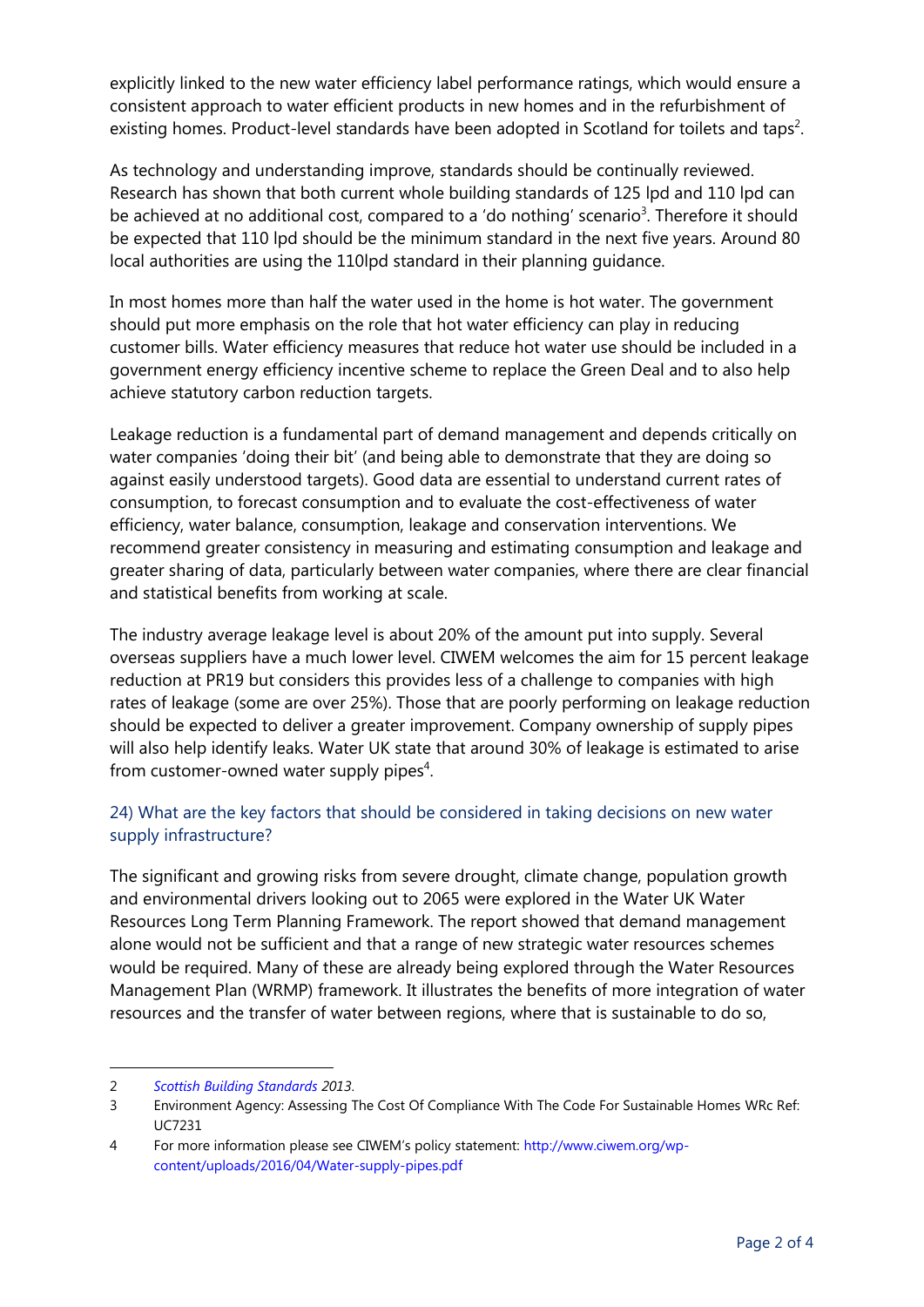alongside development of new storage and more innovative supply schemes. However, delivering large inter-regional transfers and new storage capacity are complex projects and require lengthy analysis and agreement before beginning work on associated infrastructure, which takes time.

The new National Policy Statement<sup>5</sup> which Defra is currently consulting on will reduce the thresholds of national significant infrastructure for water resources making it easier for them to pass through the planning system (they will be decided by the Secretary of State rather than by local authorities).

CIWEM considers there needs to be a stronger steer to EA and Ofwat (and the water companies) in support of regional, multisector water resources planning together with greater national tier co-ordination to help ensure that nationally significant solutions progressed are the right ones and that they deliver multiple benefits. For example, with transfers, a single short link can make a world of difference on a bigger scale so systems of short links should be seen as an entity.

There is a case for a national level 'adaptive plan' that supports ongoing WRMPs and balances risks against opportunities to defer costs. Such a plan would identify the key 'trigger points' that will determine which set of investments and policy interventions would be needed for the 2040 and 2065 horizons, depending on how risks materialise in the future. Some risks are immediate and need a prompt response: the risk of drought is present now and the government needs to achieve sustainable levels of abstraction by the 2020s.

## 25) How can long-term plans for drainage and sewerage be put in place and what other priorities should be considered?

The most effective interventions to ensure that drainage and sewerage capacity is sufficient to meet future demand are to:

- 1. Keep surface water from new developments out of combined systems and separating surface water out wherever opportunities arise.
- 2. To create overland flood exceedance routes in to minimise damage where systems capacity is exceeded.

Progressive surface water separation has been used extensively in Switzerland to manage capacity. Removal of a relatively small proportion of surface water from a combined system can give capacity to admit a significant increase in foul flows from new developments.

Increasing green space in urban areas can increase natural infiltration and reduce run-off helping to reduce flood risk and the transportation of pollutants. Urban layout and landscape should be carefully designed to allow the space for flood water to pass freely along pathways. Roads and streets constitute up to 70% of impervious areas in urban areas and as

-

<sup>5.</sup> National Policy Statement for Water Resources[. Consultation on developing a](https://consult.defra.gov.uk/water/nps-water-supply-planning-act-2008/supporting_documents/Consultation%20document%20for%20National%20Policy%20Statement%20for%20Water%20Resources.pdf) National Policy Statement for [Water Resources \(NPS\)](https://consult.defra.gov.uk/water/nps-water-supply-planning-act-2008/supporting_documents/Consultation%20document%20for%20National%20Policy%20Statement%20for%20Water%20Resources.pdf) and proposals to amend the definition of nationally significant water resources infrastructure in the Planning Act 2008.